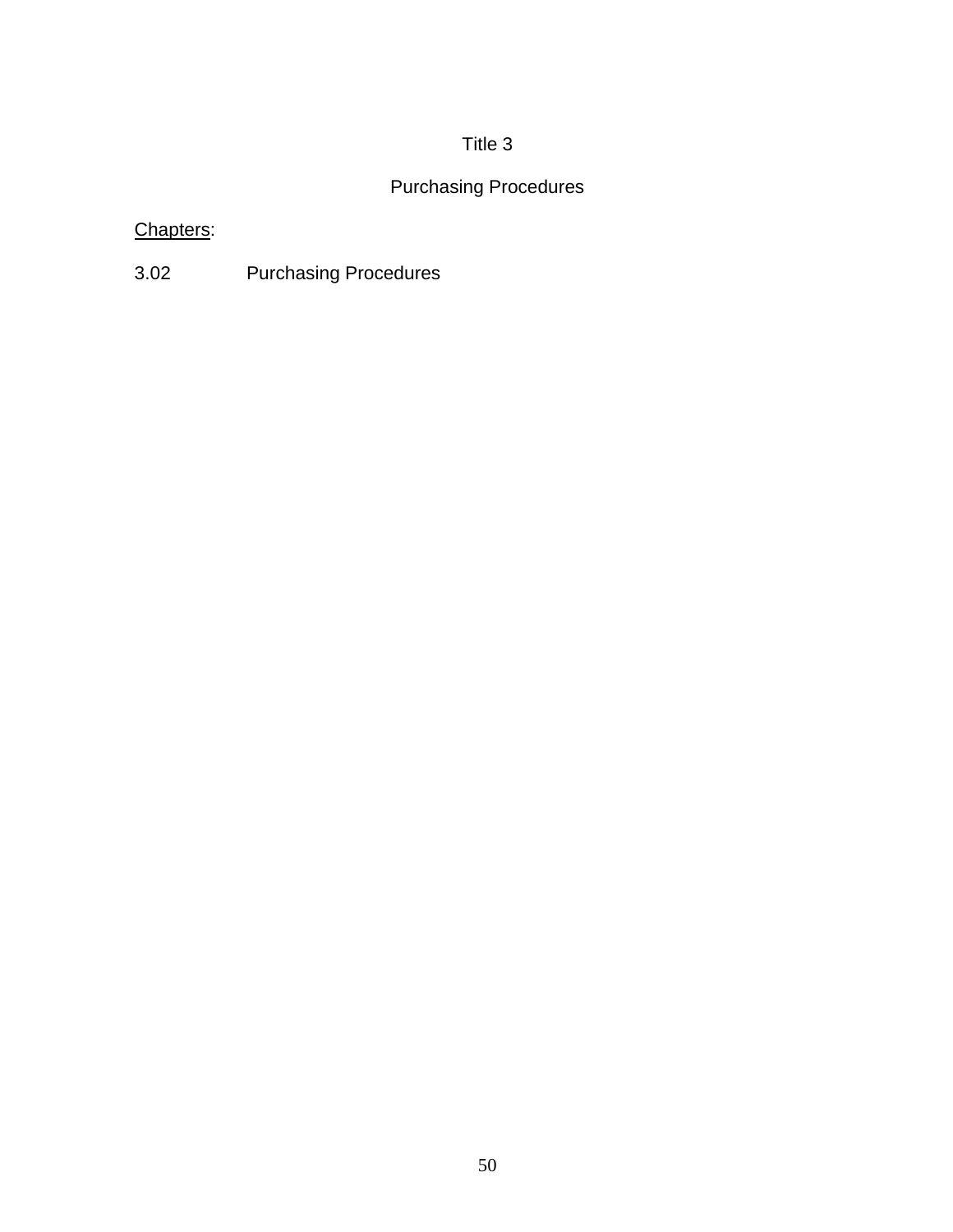# Title 3

#### Purchasing Procedures General Provisions

### **Sections**:

- 3.02.010 Definitions
- 3.02.020 Purpose and Interpretation
- 3.02.030 Authority of Purchasing Officer
- 3.02.031 Disposal of Surplus, Obsolete, or Unneeded Supplies
- 3.02.040 Centralization of Procurement Authority
- 3.02.050 Standard Specifications
- 3.02.060 Contract Authority, in General
- 3.02.070 Contracts Enforceable Against the Borough
- 3.02.080 Availability of Funds
- 3.02.090 Execution of Contracts
- 3.02.100 Assembly Approval of Contracts
- 3.02.110 Contract Amendments; Assembly Approval
- 3.02.120 Multiyear Contracts
- 3.02.130 Competitive Sealed Bidding Required: exceptions
- 3.02.140 Solicitation and Acceptance of Bids
- 3.02.150 Award Only to Qualified Responsive and Responsible Bidder
- 3.02.160 Local Bidder Preference Award
- 3.02.170 Procedures for Award
- 3.02.180 Waiver of Irregularities
- 3.02.190 Competitive Sealed Proposals; Negotiated Procurement
- 3.02.200 Open Market Procedure
- 3.02.210 Proprietary Requirements
- 3.02.220 Emergency Procurements
- 3.02.230 Professional Services
- 3.02.240 Award of Contracts or Purchases Without Competitive Bids
- 3.02.250 Bonds
- 3.02.260 Waiver of Formal Bidding Procedures
- 3.02.270 Appeals
- 3.02.280 Assembly Report
- 3.02.290 Intergovernment Contracts
- 3.02.300 Borough Preference Policy
- 3.02.310 Contracts; Employment Preferences
- 3.02.320 Refund for Local Hire
- 3.02.330 General Provisions
- 3.02.340 Definitions
- 3.02.350 General Provisions
- 3.02.360 Grant Administration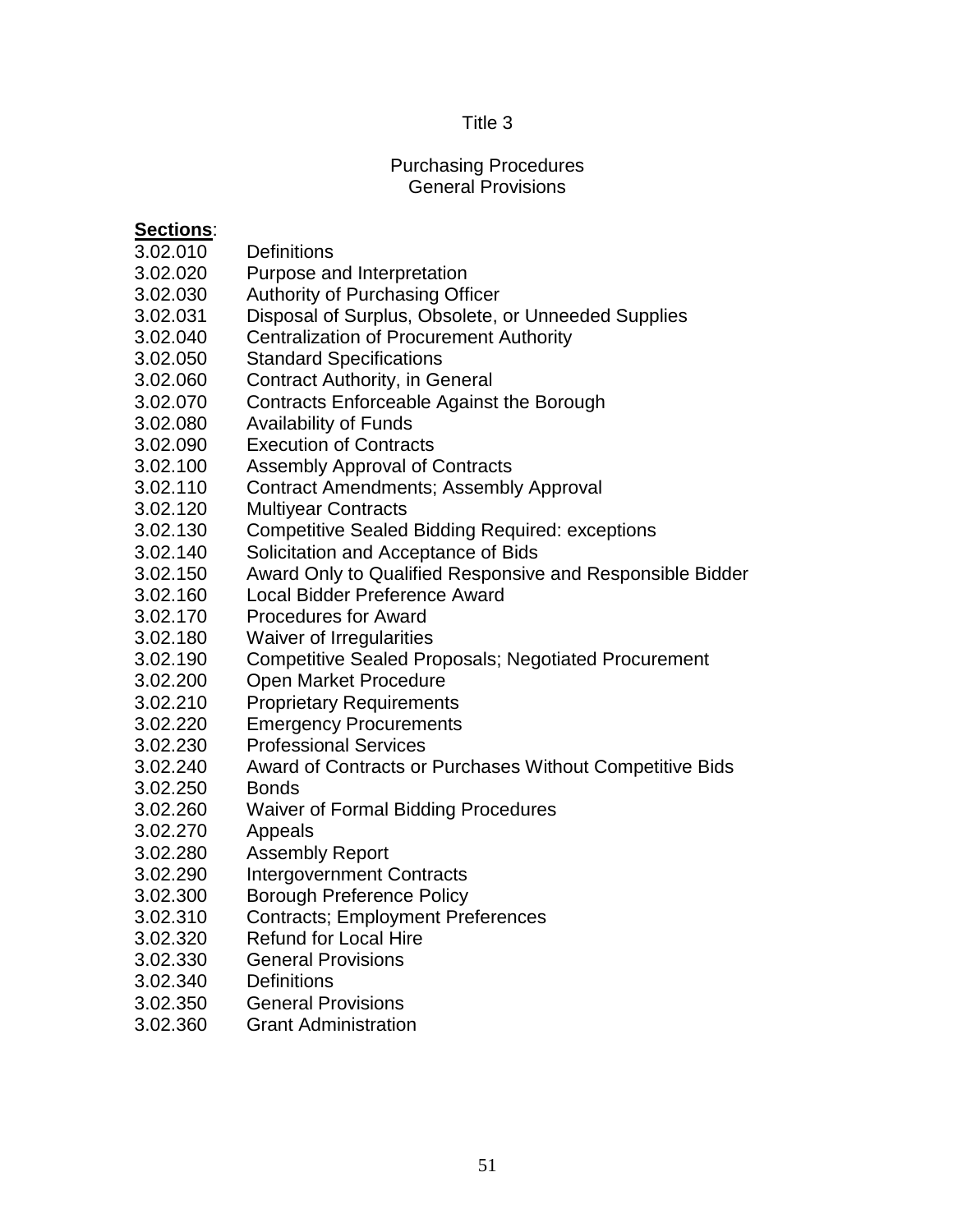#### **3.02.010 Definitions**

- (a) For the purposes of this chapter, the following definitions shall apply unless the content clearly indicates or requires a different meaning.
	- (1) "Agency" means any department or office of the borough.
	- (2) "Agency head" means the department director or other chief administrative officer of an agency.
	- (3) "Architectural-engineering-land surveying services" means those professional services within the scope of the practice of architecture, engineering or land surveying, as defined by Alaska law.
	- (4) "Certifying officer" means the Finance Director of the borough or the officer's designee.
	- (5) "Construction" means the on-site erection, alteration, extension or repair of improvements to real property, including painting or redecorating buildings, highways or other improvements, under contract for the borough, but does not include:
		- i. routine operation, repair or maintenance of existing buildings or improvements which are recurring services nominally performed in connection with the ownership, occupancy or use of the building or improvement;
		- ii. building or installation of an improvement to real property by the property owner when the improvement is expressly required by this code.
	- (6) "Contract" means all types of borough agreements, regardless of what they may be called, for the procurement or disposal of supplies, services, professional services or construction, but does not include collective bargaining agreements, subdivision agreements, water or sewer main extension agreements or other similar agreements in which the owner or a person acting under the direction of the owner of real property agrees to construct improvements of a public nature on property to be dedicated to the borough.
	- (7) "Contract amendment" means any change in the terms of a contract accomplished by agreement of the parties, including change orders.
	- (8) "Person" means any individual, or any business or non-business association recognized by law, whether or not organized for profit or any governmental unit or entity.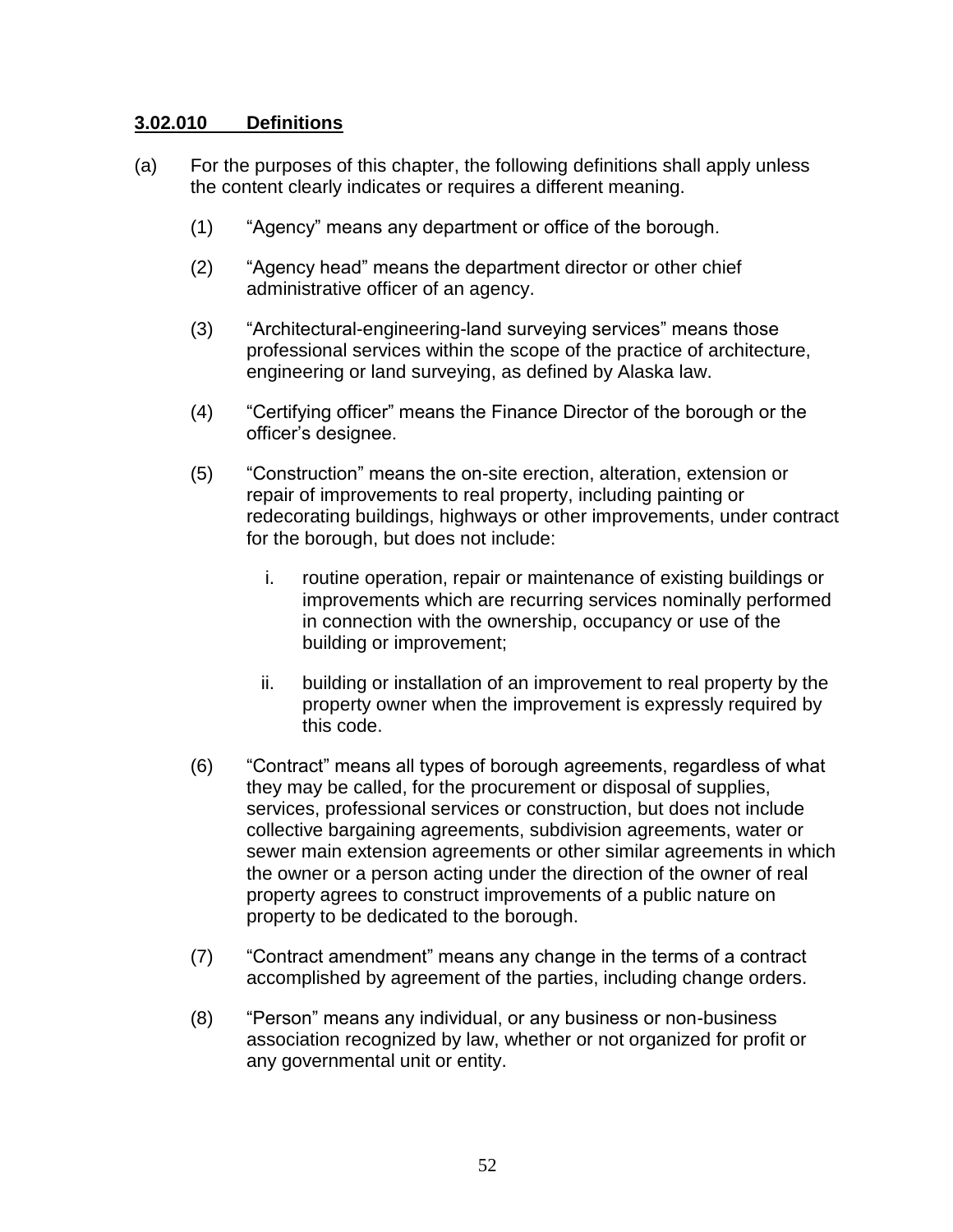- (9) "professional service" means those advisory, consulting, architectural, engineering, research or developmental services which involve the exercise of discretion and independent judgment together with an advanced or specialized knowledge, expertise or training gained by formal studies or experience.
- (10) "Purchasing officer" means the borough administrator or the borough administrator's designee.
- (11) "Services" means those services of a non-professional nature which are described within contract specifications and which are needed or desired by the municipality.
- (12) "Supplies" means any tangible personal property.

### **3.02.020 Purpose and Interpretation**

- (a) The purposes of this chapter are:
	- (1) To implement code provisions requiring that the assembly by ordinance provide for competitive bidding for goods and services and for exceptions to the bidding process;
	- (2) To maximize fair and open competition and to discourage collusive bidding for borough contracts consistent with the efficient operation of the municipal government; and
	- (3) To maximize the purchasing value of borough funds.
- (b) This title shall be construed and applied to promote the purposes stated in this section.

### **3.02.030 Authority of Purchasing Officer**

- (a) Except as this code provides otherwise, the purchasing officer shall:
	- (1) Procure all supplies, services and construction required by the borough;
	- (2) Sell, trade or otherwise dispose of surplus, obsolete or unneeded supplies belonging to the borough;
	- (3) Maintain all records pertaining to the procurement of supplies, services and construction, and the disposal of supplies by the borough;
	- (4) Join with other units of government in cooperative purchasing ventures where the best interests of the borough would be served;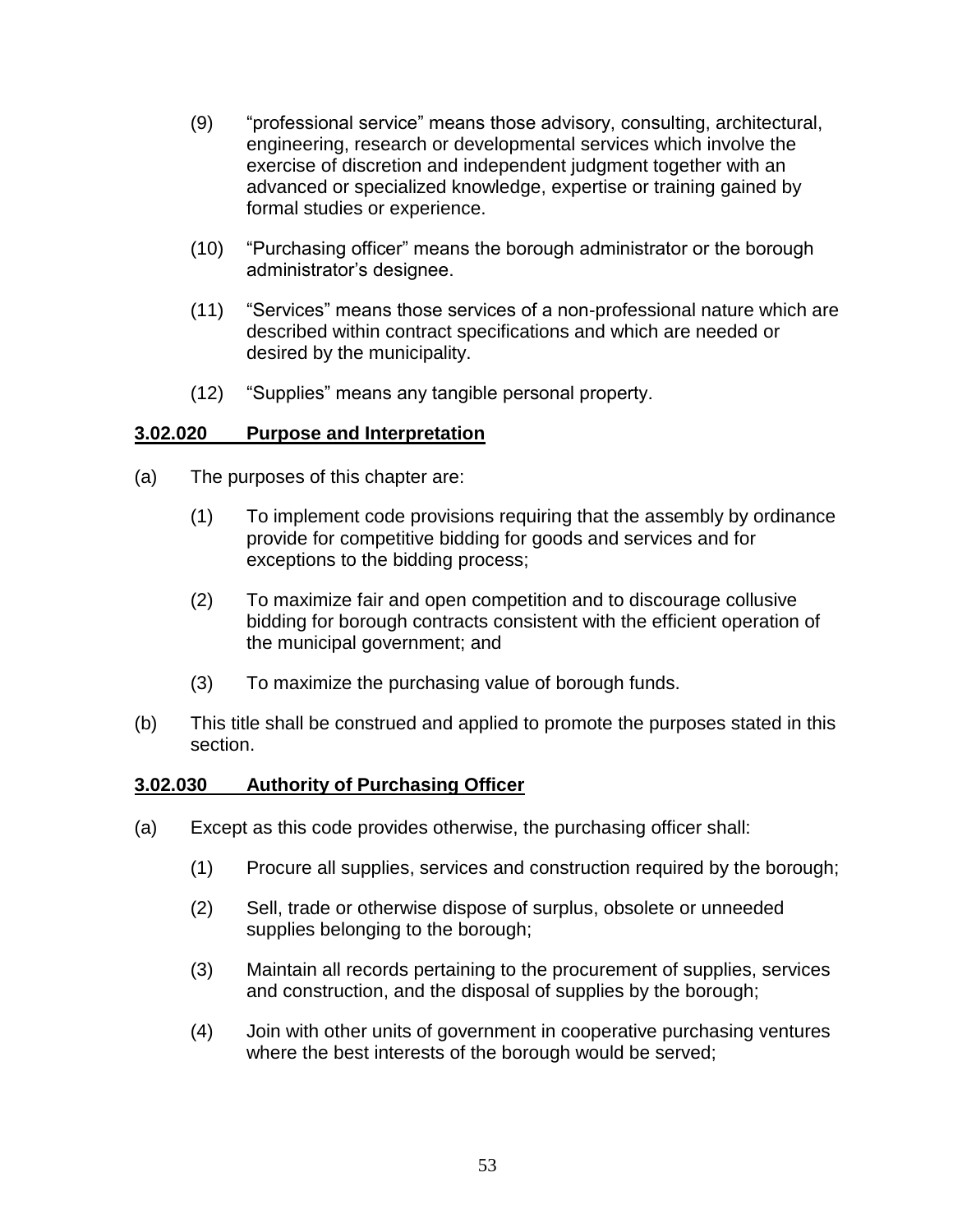- (5) Compile and maintain, to the extent practicable, bidders' and vendors' lists for supplies, services, professional services and construction utilized by the borough;
- (6) Compile and maintain a log of all contracts awarded for supplies, services, professional services or construction, together with any amendments to the contracts.
- (b) The purchasing officer shall perform any other authorities and responsibilities which this chapter assigns the purchasing officer.

(Ord. 18-03 (Amended Ord. 04-03), Section 3.02.030)

# **3.02.031 Disposal of Surplus, Obsolete, or Unneeded Supplies**

- (a) Notwithstanding any other provision in this code, the Purchasing Officer may authorize the abandonment or destruction of borough property which has no commercial value or of which the estimated cost of continued care, handling, repair, maintenance or storage would exceed the estimated proceeds of sale.
- (b) Supplies which are deemed by the Purchasing Officer to be sold as surplus, obsolete or unneeded, may be sold or otherwise disposed of by the Purchasing Officer upon approval by the Assembly by resolution.
- (c) Upon a determination by the Purchasing Officer that the best interests of the public would be served, the Purchasing Officer may, upon approval by the Assembly by resolution, transfer any surplus, obsolete or unneeded supplies to another governmental or quasi-governmental unit, or to a charitable, civic, nonprofit organization.
- (d) Any supplies, materials, equipment, or other personal property designated to be sold, must be advertised for sale either in a newspaper of general circulation, electronic means, or other means to provide reasonable public notice to adequately reach prospective buyers to provide an opportunity to submit bids for purchase. All bids shall be sealed and shall be opened in public at a designated time and place, except when the sale is by auction. The Purchasing Officer may repeatedly reject all bids and advertise or give notice again. The Purchasing Officer shall sell such surplus supplies, materials, equipment, or other personal property to the highest responsible bidder for cash. In case of a tie, the successful bidder shall be determined by publicly drawing lots at a time and place specified by the Purchasing Officer, always selling to the highest responsible bidder or bidders for cash. If there are no bidders, the Purchasing Officer is authorized to sell such supplies, materials, equipment or other personal property for the minimum value established prior to sealed bidding.

(Ord. 18-03, New Section 3.02.031)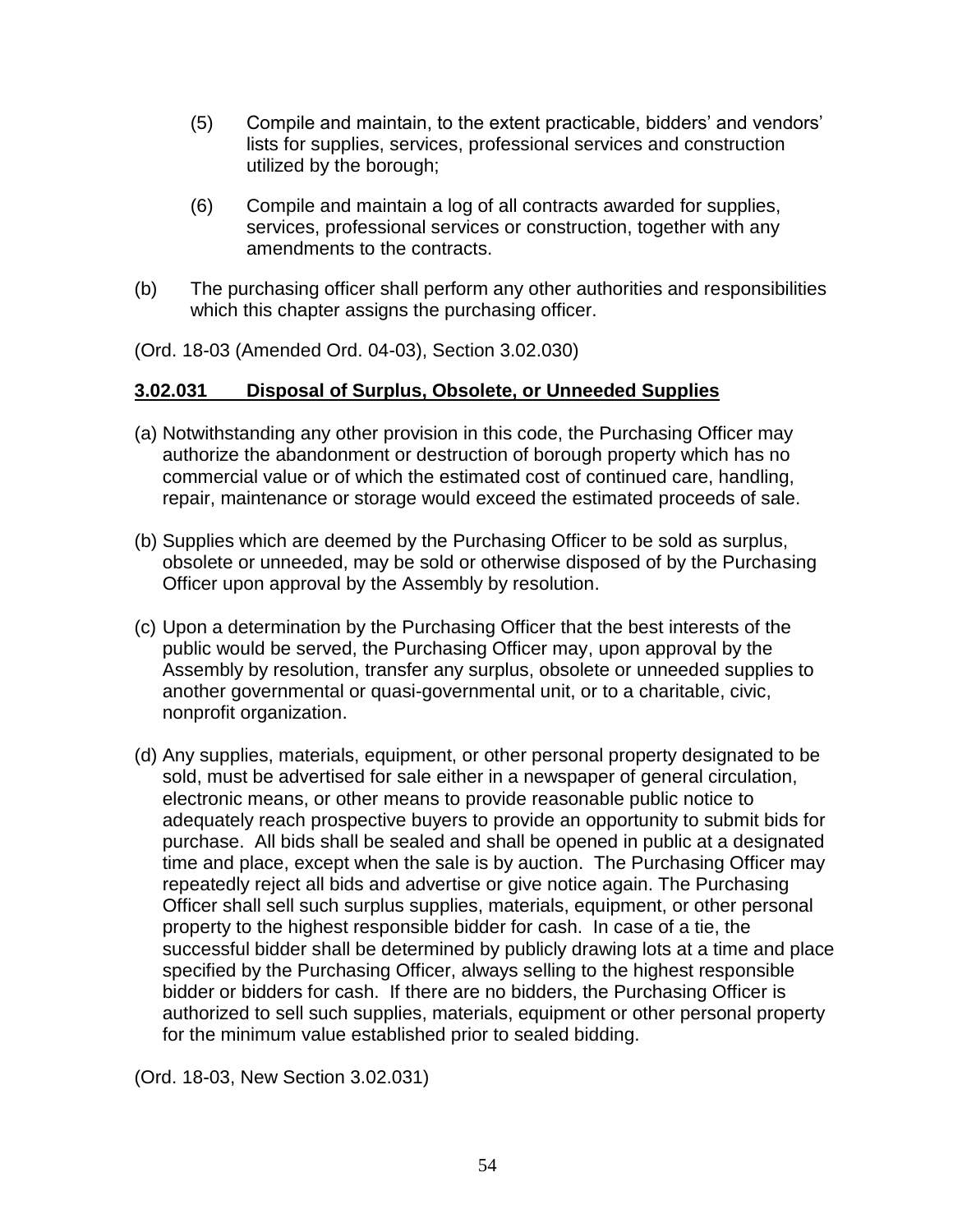# **3.02.040 Centralization of Procurement Authority**

Except as this code provides otherwise, all rights, powers and authority pertaining to the procurement of supplies, services and construction required by the borough are vested in the purchasing officer.

### **3.02.050 Standard Specifications**

- (a) Every using agency shall propose, insofar as practicable, standard specifications for the supplies, services, professional services and construction that it requires.
- (b) The purchasing officer shall adopt standard specifications for supplies, services and construction wherever practicable. The standard specifications adopted by the purchasing officer shall be based upon those proposed by using agencies, modified as necessary to maximize clarity, uniformity and open competition, while effectively serving the needs of the using agencies and the efficient operation of the municipal government.

# **3.02.060 Contract Authority, in General**

The borough may, pursuant to an award in accordance with this chapter, contract with any person to acquire any supplies, services, professional services or construction required by the borough.

# **3.02.070 Contracts Enforceable Against the Borough**

A contract for supplies, services, professional services or construction, or any amendment to the contract, may not be enforced against the borough unless its terms have been approved in accordance with this chapter, and unless the contract or amendment to the contract has been set forth in writing, executed in accordance with this chapter.

# **3.02.080 Availability of Funds**

A contract for supplies, services or construction may not be approved or executed unless the certifying officer has certified in writing that funds are available for the borough's performance under the contract.

# **3.02.090 Execution of Contracts**

All borough contracts for supplies, services, professional services and construction, and any amendments to the contracts shall be signed by the borough administrator.

# **3.02.100 Assembly Approval of Contracts**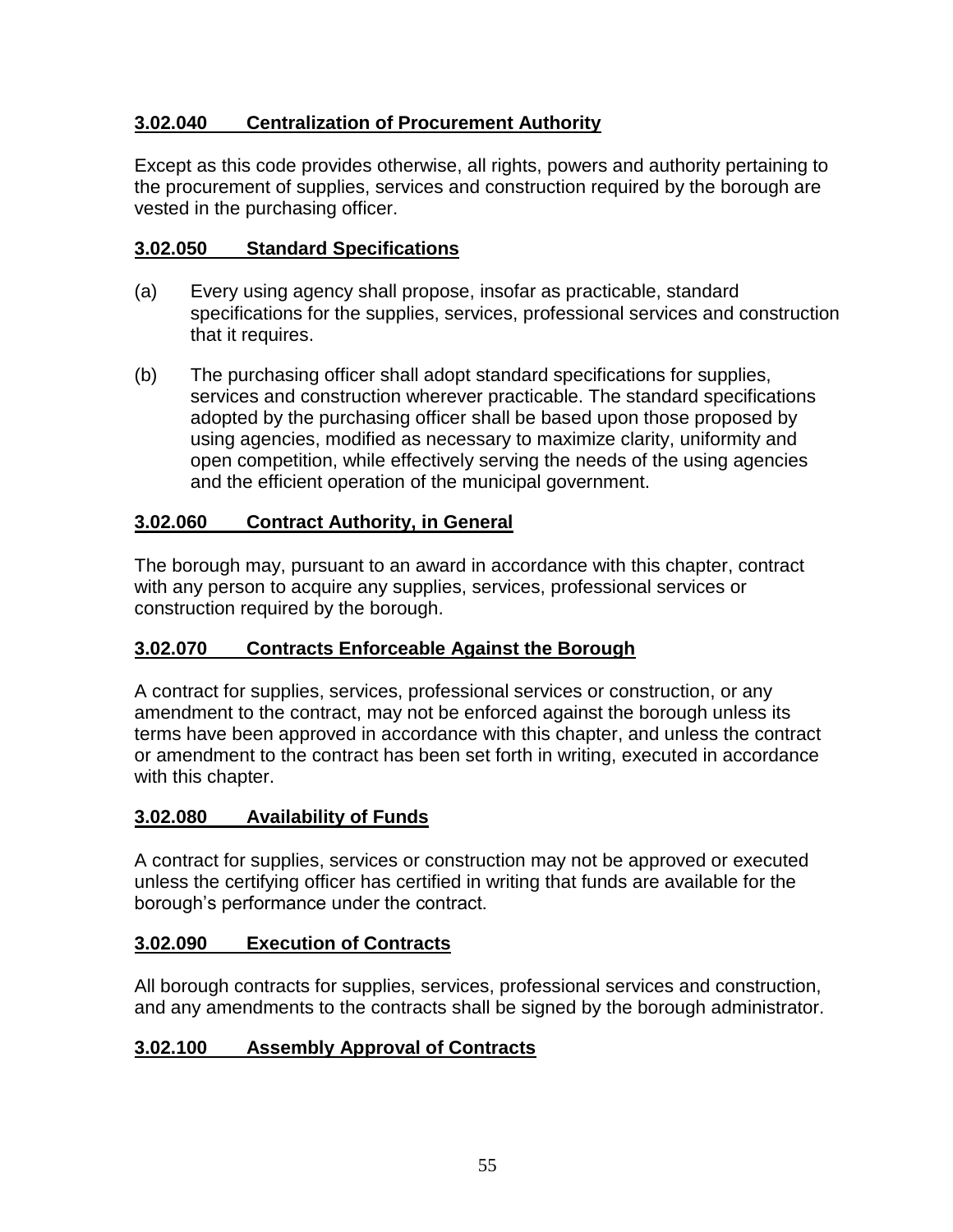- (a) A contract or contract amendment for supplies, services, professional services, or construction which obligates the borough to pay more than \$100,000 may not be executed unless the assembly has approved a memorandum setting forth the essential terms of the contract. To the extent applicable for particular contracts, the following essential terms shall be set forth:
	- (1) The identity of the contractor;
	- (2) The contract price;
	- (3) The nature and quantity of the performance that the borough shall receive under the contract;
	- (4) The using agency; and
	- (5) The time for performance under the contract.
- (b) If contracts are awarded to more than one bidder pursuant to an invitation for bids, contracts with different bidders shall be considered separately for purposes of determining the application of subsection (a). If any contract to be awarded under a given bid is subject to assembly approval, the award of other contracts pursuant to the same invitation for bids may, at the discretion of the purchasing officer, be delayed pending assembly approval.
- (c) A grant to a governmental or quasi-governmental agency or to a private nonprofit corporation under the provisions of this chapter for more than \$100,000 may not be issued unless the assembly has approved a memorandum setting forth:
	- (1) The identity of the grantee;
	- (2) The grant amount;
	- (3) The purpose to which grant funds are to be devoted; and
	- (4) The agency charged with administration of the grant.

### **3.02.110 Contract Amendments; Assembly Approval**

- (a) Contract amendments shall not be used to avoid procurement by the competitive procedures established under this title.
- (b) Except for emergency procurements authorized under this chapter, contracts for supplies, services, professional services and construction may be amended by the purchasing officer with the approval of the assembly, as set forth in this chapter, only for the following reasons: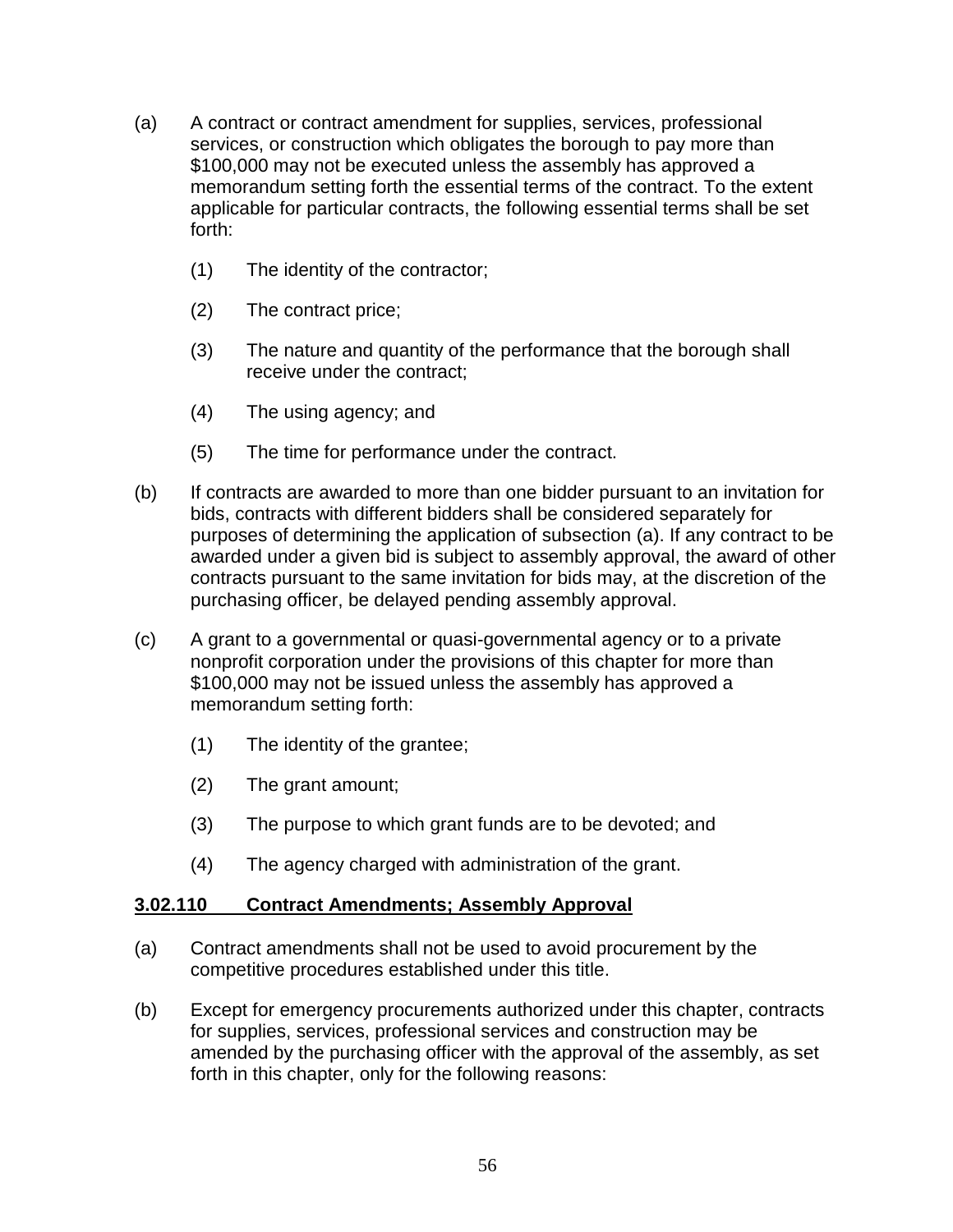- (1) To change the quantity ordered or date of delivery under contract for supplies, where necessary to meet unforeseen borough requirements;
- (2) To change the quantity of services or professional services to be rendered, or to change the scope of a project under a contract for services or professional services where necessary to meet unforeseen changes in borough requirements;
- (3) To change the scope of a project or the scope of services or professional services under a construction contract to meet unforeseen borough requirements, or to change the specifications under a construction contract because unforeseen conditions render the original specifications impracticable;
- (4) To change the time for completing a project under a contract for services, professional services, or construction;
- (5) To correct an error in contract specifications made by the borough in good faith or to resolve a good faith dispute between the borough and a contractor as to a party's rights and obligations under the contract; and
- (6) To change administrative provisions of a contract without materially altering the contract terms governing the quantity or quality of supplies, services, professional services or construction furnished the borough.

# **3.02.120 Multiyear Contracts**

- (a) The borough may enter into contracts for a term exceeding one year provided that funds for the borough's performance during the fiscal year in which the contract term commences are certified in writing by the finance director as being available.
- (b) The borough's payment and performance obligations for succeeding fiscal years after issue of a multiyear contract shall be subject to the availability of funds lawfully appropriated therefor.
- (c) Contracts for construction are not to be construed as multiyear contracts; however, lawfully appropriated funds must be available for the term of the contract.

# **3.02.130 Competitive Sealed Bidding Required: Exceptions**

Unless otherwise authorized under this chapter or other provisions of law, all borough contracts in excess of One Hundred Thousand Dollars (\$100,000.00) for supplies, services and construction shall be awarded by competitive sealed bidding.

# **3.02.140 Solicitation and Acceptance of Bids**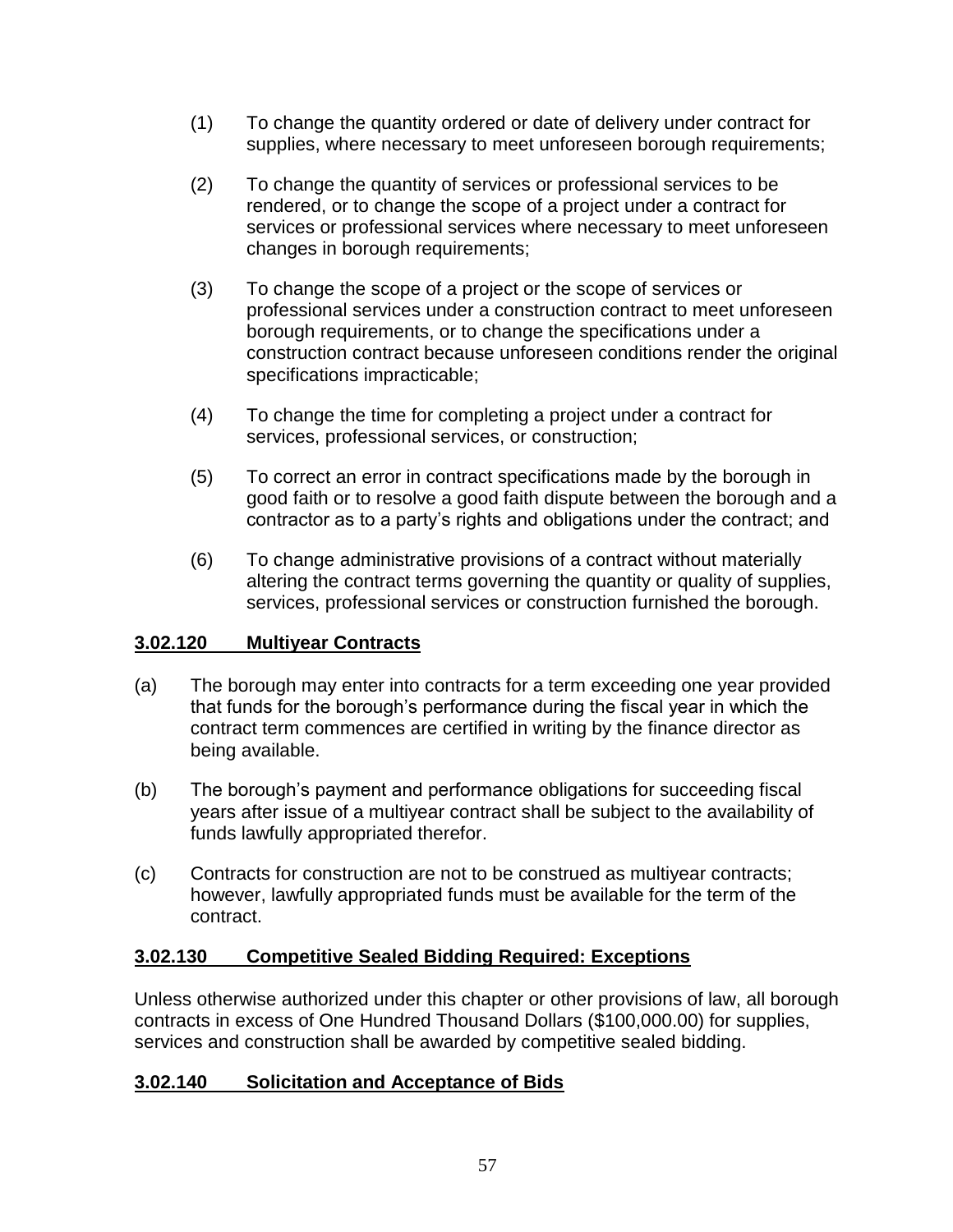- (a) The purchasing officer shall initiate competitive sealed bidding by issuing an invitation for bids. The invitation for bids shall state, or incorporate by reference, all specifications and contractual terms and conditions applicable to the procurement.
- (b) Public notice of the invitation for bids shall be published at least once in a newspaper of general circulation in the borough at least 14 calendar days before the last day on which bids shall be accepted. Notice shall also be posted by the borough clerk's office. The contents of the notice shall be sufficient to inform interested readers of the general nature of the supplies, services or construction being procured and the procedure for submitting a bid. The purchasing officer shall mail or otherwise deliver notices to a sufficient number of prospective bidders from a current bidders or vendors mailing list maintained in the purchasing office to afford equitable opportunity for competition. The failure of any person to receive notice under this subsection shall not affect the validity of any award or contract.
- (c) The purchasing officer shall establish and maintain a list of contractors who indicate a wish to provide goods or services to the borough. Upon an invitation for bids, each contractor on the list with the indicated necessary qualifications to bid shall receive a notice of the invitation.
- (d) The purchasing officer may provide for a pre-bid conference to be held at least seven calendar days before the last day for submitting bids. At the pre-bid conference or at other times deemed appropriate by the purchasing office, the terms of an invitation for bids may be modified or interpreted only by written addenda issued by the purchasing officer. Addenda to bids shall be sent to each recipient of the original bid documents. Only a bid acknowledging receipt of all addenda may be considered responsive, unless the addendum, in the opinion of the purchasing officer, would have no material effect on the terms of the bid.
- (e) Sealed bids shall be designated as such on the outer envelope and shall be submitted by mail or in person at the place and no later than the time specified in the invitation for bids. Bids not submitted at the proper place or within the time specified shall not be opened or considered and shall be returned to the respective bidders.
- (f) Bids shall be opened publicly in the presence of one or more witnesses at the time and place designated in the invitation for bids. Any bidder, prior to award, may review bids after the purchasing officer has tabulated or summarized them. The purchasing officer shall tabulate the amount of each bid and shall record other information as may be necessary or desirable for evaluation together with the name of each bidder. The tabulation shall be open to public inspection, and a copy of the tabulation shall be furnished to each bidder upon request.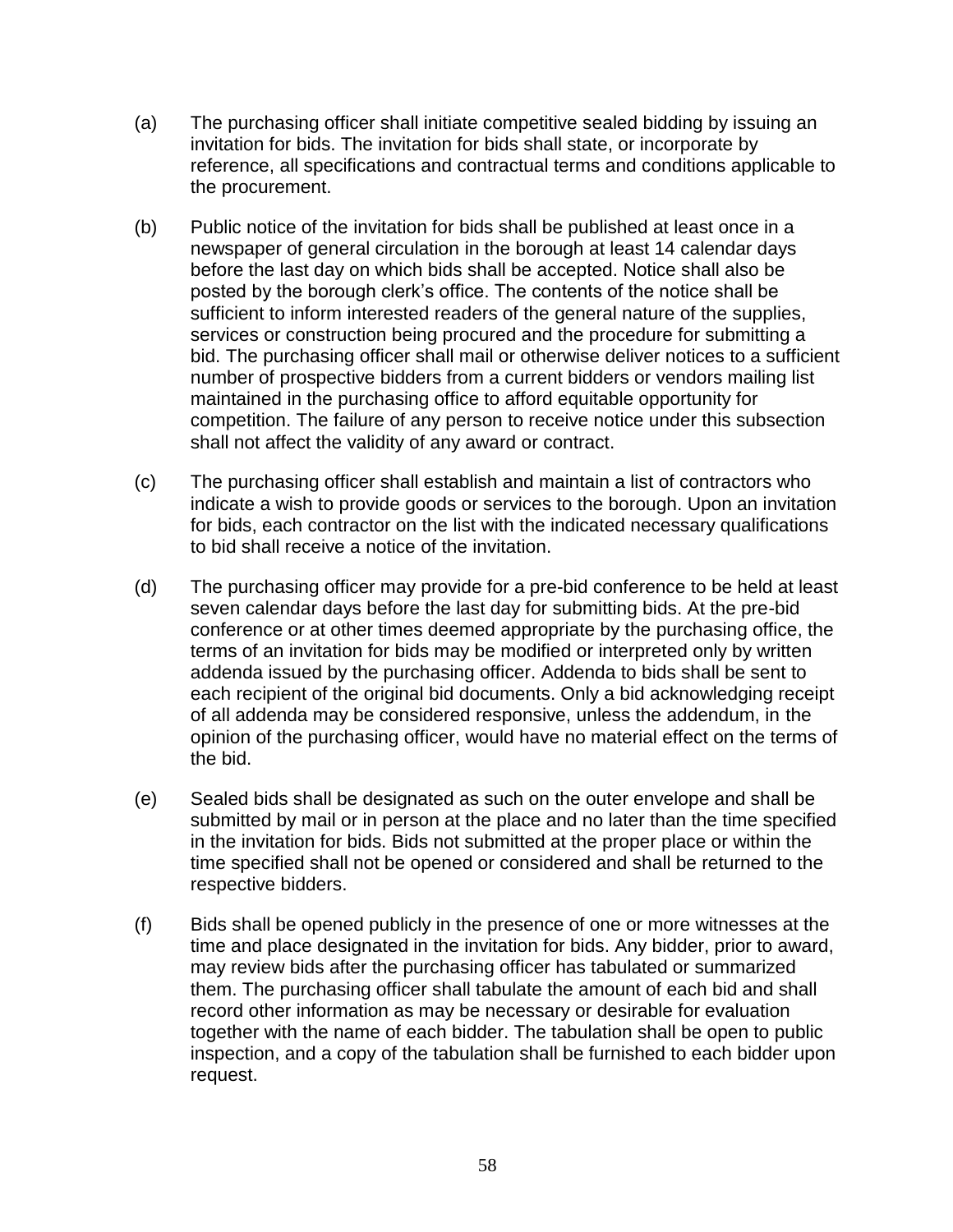(g) Bids shall be accepted unconditionally without alteration or correction. For purposes of determining the low bidder and the responsiveness of bids, no criteria except those set forth in the invitation for bids, including all specifications and addenda, may be used.

### **3.02.150 Award Only to Qualified Responsive and Responsible Bidder**

- (a) A contract award under this chapter shall be made only to a qualified, responsive and responsible bidder. The purchasing officer shall determine whether a bidder is qualified, responsive and responsible based on:
	- (1) The skill and experience demonstrated by the bidder in performing contracts of a similar nature;
	- (2) The bidder's record of honesty and integrity;
	- (3) The bidder's capacity to perform in terms of facilities, personnel and financing;
	- (4) At all times the interests of the borough shall be recognized in awarding bids.

### **3.02.160 Local Bidder Preference Award**

(a) A contract or purchase shall be awarded to a local bidder where the bid by such local bidder is, in all material respects, comparable to the lowest responsible non-local bid if the amount bid by such local bidder does not exceed the lowest non-local bid by more than the following percentages, unless such an award is contrary to state or federal law or regulation, or unless the assembly, at its discretion, determines prior to giving notice soliciting bids that the provisions of this section shall not apply to the contract or purchases:

| Nonlocal bid is:    | Local bid is not more than:            |
|---------------------|----------------------------------------|
| \$0-\$5,000,000.00  | 5 per cent higher than non-local bid   |
| Over \$5,000,000.00 | 2.5 per cent higher than non-local bid |

- (b) "Local bidder," for purposes of this section, means a person or firm who:
	- (1) Holds a current Alaska business license to provide such goods or services, and such other Alaska regulatory licenses as are required to provide such goods or services;
	- (2) Submits a bid for goods or services under the name appearing on the person's or firm's current Alaska business license;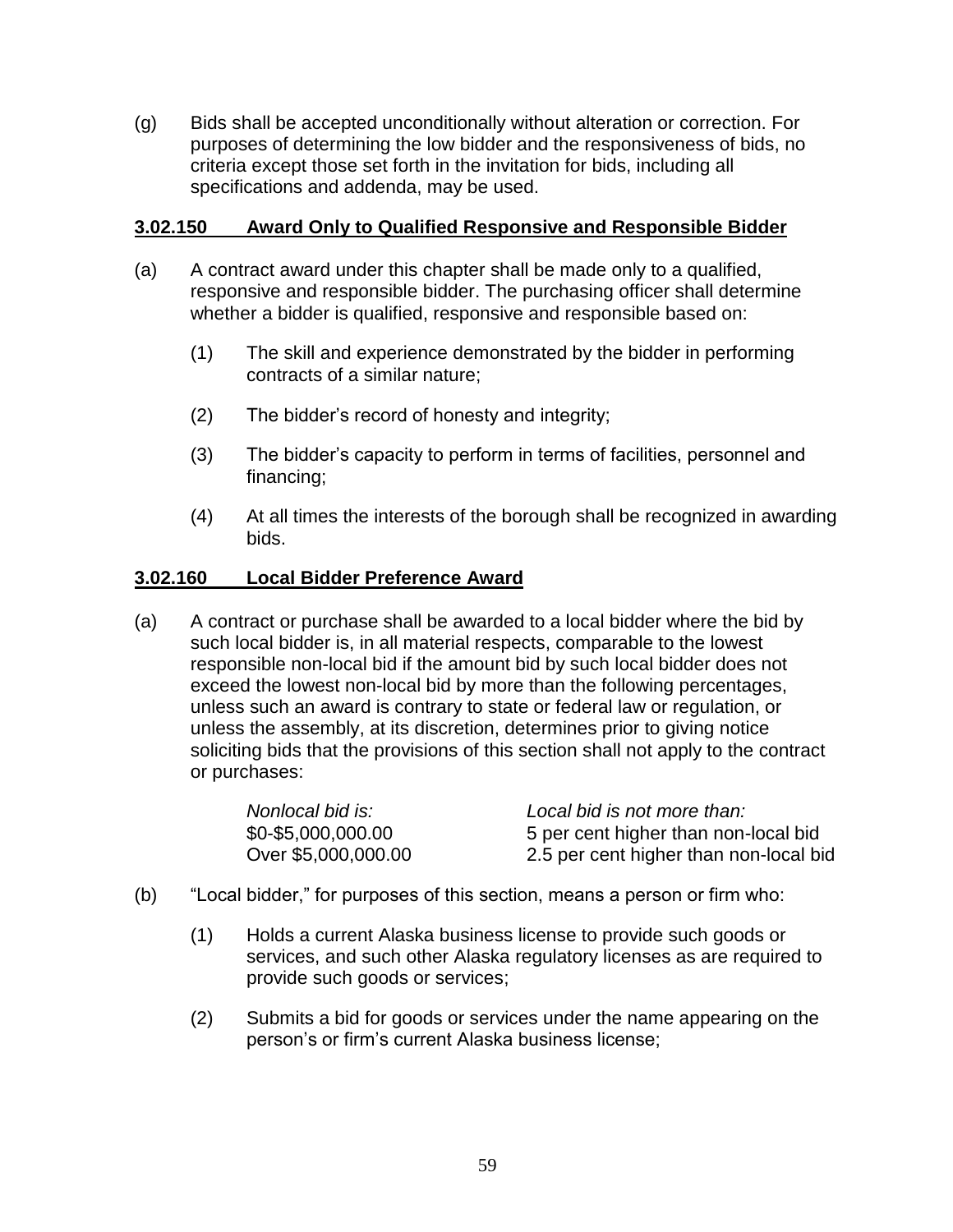- (3) Has maintained a place of business within the boundaries of the Aleutians East Borough for a period of six (6) months immediately preceding the date of the bid; and
- (4) Is not delinquent in the payment of any taxes, charges, or assessments owing to the Aleutians East Borough on account of that business.
- (c) The borough administrator may require such documentation or verification by the person or firm claiming to be a local bidder as is deemed necessary to establish the requirements of this section.

# **3.02.170 Procedures for Award**

- (a) Contracts shall be awarded by written notice issued by the purchasing officer to the lowest qualified, responsive and responsible bidder, provided that, if the lowest bids are approximately equal, that is, within the lesser of \$2,000 or 5 percent of each other, preference may be given to local bidders who maintain and operate businesses within the boundaries of the borough.
- (b) The borough may reject any or all bids if the borough administrator determines that it is in the best interest of the borough.
- (c) If the lowest qualified, responsive and responsible bid exceeds the amount of funds certified by the finance director to be available for the procurement, and if sufficient additional funds are not made available, the scope of the procurement may be reduced to bring its estimated cost within the amount of available funds. The purchasing officer shall issue a new invitation for bids for the reduced procurement, or, upon finding that the efficient operation of the borough government requires that the contract be awarded without delay, and the purchasing officer may negotiate with the three lowest qualified, responsive and responsible bidders, and may award, or recommend to the assembly for award, the reduced contract to the best negotiated proposal.

# **3.02.180 Waiver of Irregularities**

The borough administrator shall have the authority to waive irregularities on any and all bids, except that timeliness and manual signature requirements shall not be waived.

### **3.02.190 Competitive Sealed Proposals; Negotiated Procurement**

- (a) If the purchasing officer determines that use of competitive sealed bidding is not practicable, the borough may procure supplies, services, or construction by competitive sealed proposals under this section.
- (b) The purchasing officer shall solicit competitive sealed proposals by issuing a request for proposals. The request for proposals shall state, or incorporate by reference, all specifications and contractual terms and conditions to which a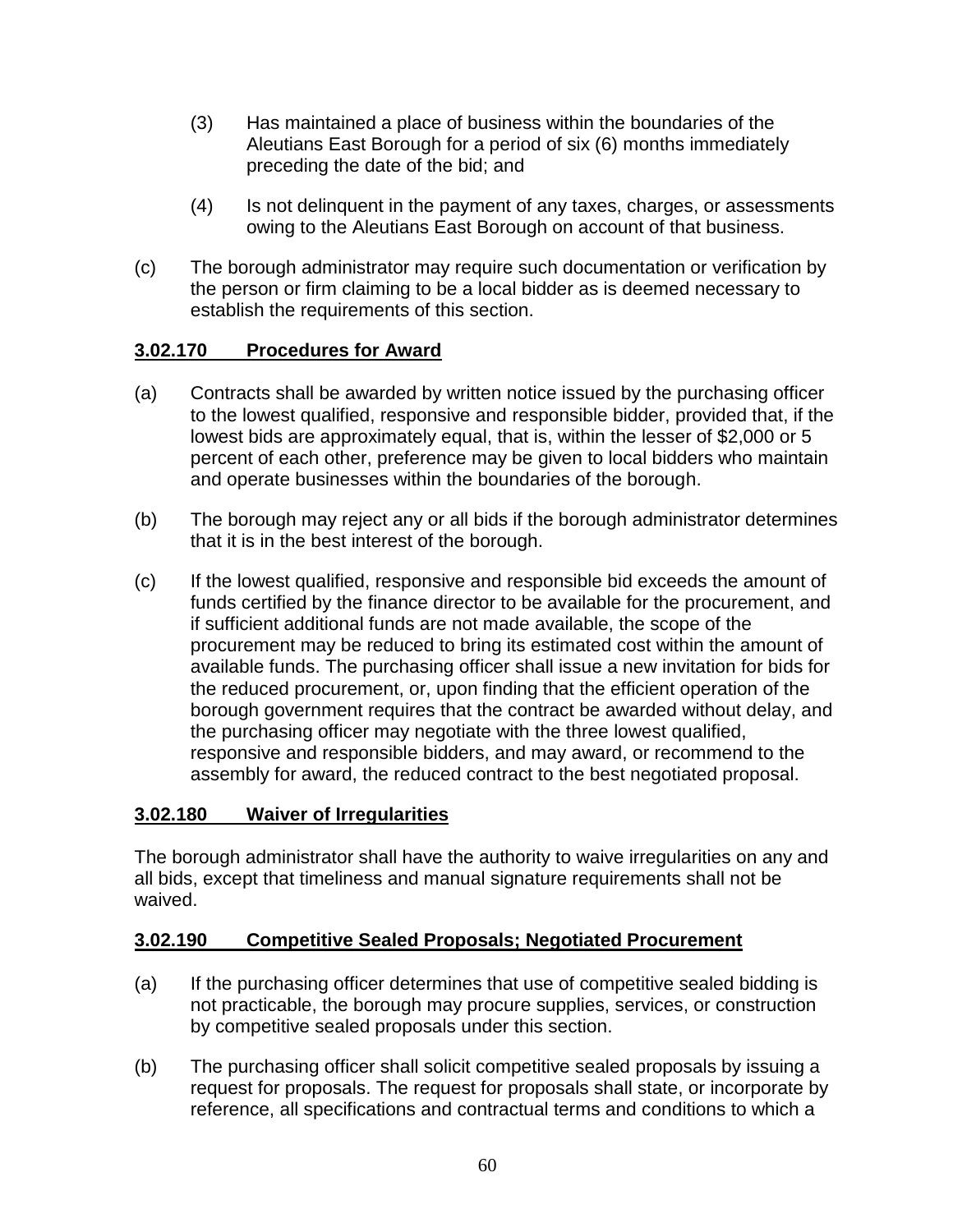proposal shall respond, and shall state the factors to be considered in evaluating proposals and the relative importance of those factors. Public notice of a request for proposals shall be given as deemed appropriate by the purchasing officer. One or more pre-proposal conferences may be held by the purchasing officer. A request for proposals may be modified or interpreted only in written addenda issued by the purchasing officer.

- (c) Sealed proposals shall be designated as such on an outer envelope and shall be submitted by mail or in person at the place, and no later than the time specified in the request for proposals. Proposals not submitted at the place or within the time specified shall not be opened or considered.
- (d) Proposals shall be received at the time and place designated in the request for proposals, and shall be opened so as to avoid disclosing their contents to competing proposers during the process of negotiation. Proposals, tabulations and associated documentation submitted in response to a proposal requested pursuant to this section may not be disclosed to the public or to proposers until the issuance of a written notice of tentative award of a contract to the apparent successful proposer.
- (e) In the manner provided in the request for proposals, the purchasing officer may negotiate with those qualified and responsible proponents whose proposals are determined by the purchasing officer to be reasonably responsive to the request for proposals. Negotiations shall be used to clarify and assure full understanding of the requirements of the request for proposals. The purchasing officer may permit proponents to revise their proposals after submission and prior to award to obtain best and final offers. Proponents deemed eligible for negotiations shall be treated equally regarding any opportunity to discuss and revise proposals. In conducting negotiations and requesting revisions, neither the purchasing officer, nor any other borough officer or employee shall disclose any information derived from proposals of competing proponents.
- (f) Awards shall be made by written notice to the qualified and responsible proponent whose final proposal is determined to be most advantageous to the borough. No criteria other than those set forth in the request for proposals may be used in proposal evaluation. If the borough administrator determines that it is in the best interest of the borough to do so, the borough may reject any or all proposals.

### **3.02.200 Open Market Procedure**

(a) The borough administrator may procure all supplies, services, professional services and construction having an estimated value of not more than one hundred thousand dollars (\$100,000.00) on the open market without formal advertising or other formal bid procedures. The borough administrator shall approve a written policy for the implementation of this section.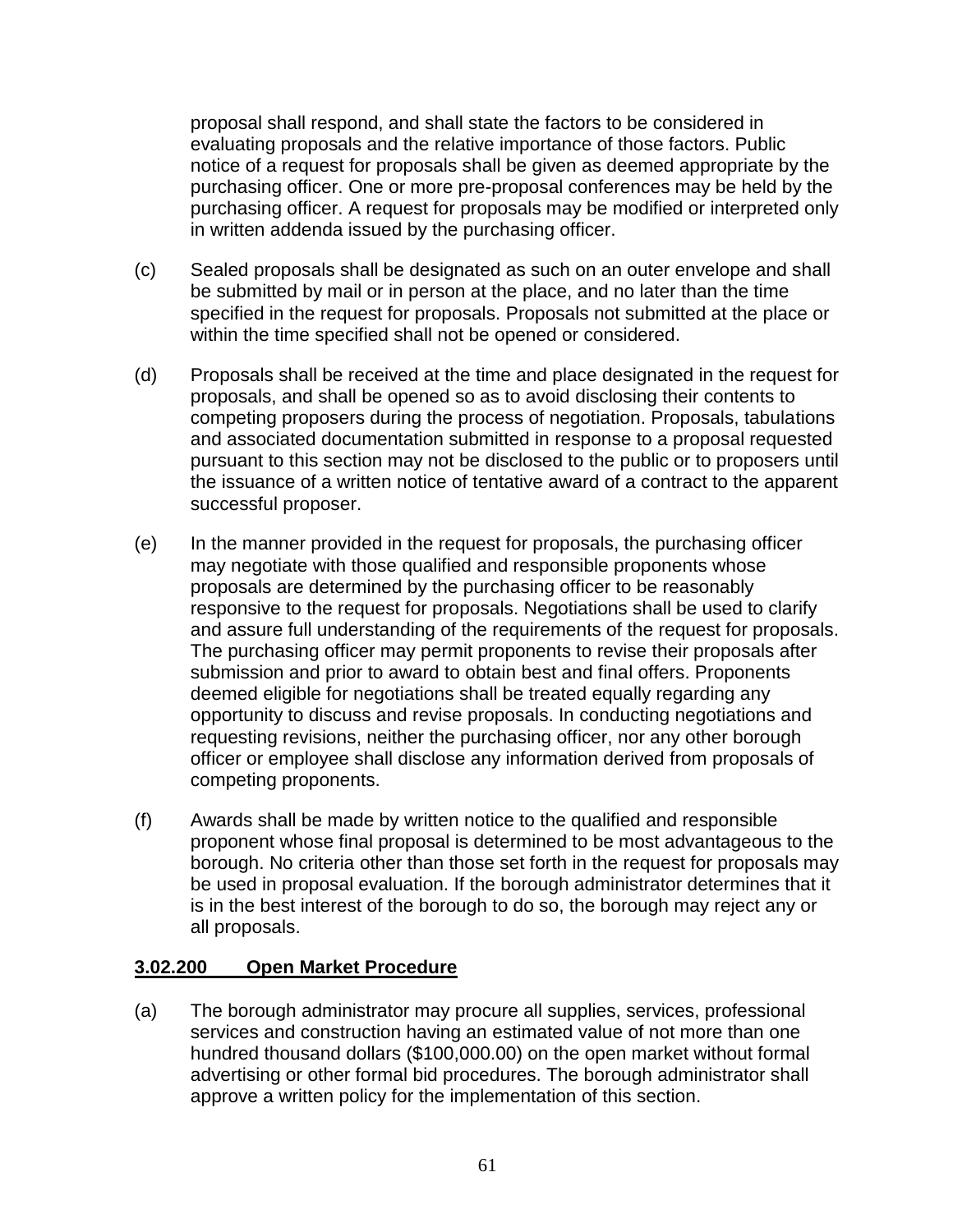- (b) Whenever practicable, at least three informal bids or quotations shall be solicited for any procurement under this section. The solicitation may be either oral or written, and shall be in a form reasonably calculated to yield the lowest responsive bid by a qualified and responsible bidder.
- (c) Awards, where practicable, shall be made to the lowest responsive, qualified and responsible bidder. The purchasing officer shall keep a record of all open market bids received and awards made on the bids.
- (d) When requested by the assembly, the purchasing officer shall provide a report to the assembly of all procurements under this section.

### **3.02.210 Proprietary Requirements**

- (a) The borough may award a contract for supplies, services or construction without competition where the purchasing officer determines in writing that the borough's requirements reasonably limit the source for the supplies, services or construction to one person.
- (b) When requested by the assembly, the purchasing officer shall provide a report to the assembly of all procurements under this section.

### **3.02.220 Emergency Procurements**

The borough may award a contract for supplies, services, professional services, or construction without competition, formal advertising or other formal procedure where the borough administrator determines in writing that an emergency threatening the public health, safety, property or welfare requires that the contract be awarded without delay. A report on an emergency contract shall be made to the assembly no later than the next regular meeting following award of the contract.

### **3.02.230 Professional Services**

- (a) Except as authorized by this chapter, professional services shall be procured in accordance with the terms of this section.
- (b) Persons interested in providing professional services for the borough may submit statements of qualifications to the purchasing office.
- (c) To the extent practicable, notice of the need for professional services shall be given by the purchasing office. The notice shall describe the services required and shall list the type of information and data required of each person submitting a proposal.
- (d) The agency head and the purchasing officer may conduct discussions with any person who has submitted a proposal to determine the person's qualifications for further consideration. Discussions shall not disclose any information derived from proposals submitted by other persons.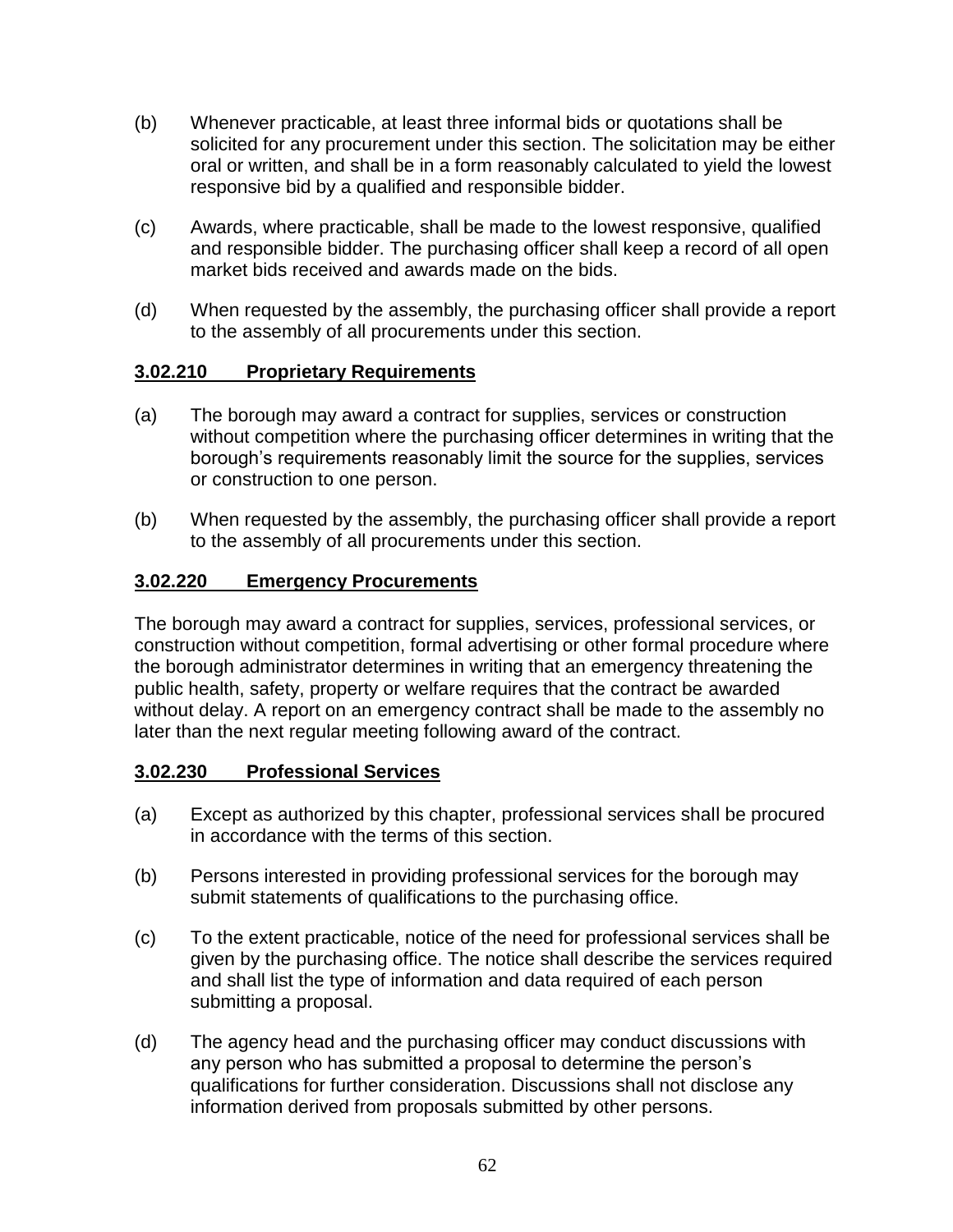- (e) Award shall be made to the person determined by the agency head and the purchasing officer to be the best qualified, and shall be for an amount of compensation determined to be fair and reasonable. If compensation cannot be agreed upon with the best qualified person, negotiations shall be formally terminated with that person. If proposals were submitted by one or more other persons determined to be qualified, negotiations may be conducted with the persons, in order of their respective qualification ranking. The contract may be awarded to the person then ranked as best qualified if the amount of compensation is determined to be fair and reasonable.
- (f) Legal services may be procured by direct negotiation with an attorney or law firm qualified to handle the type of legal problems presented. No negotiations or contracts for the services of legal counsel may be pursued or awarded without the prior approval in writing of the borough administrator.

### **3.02.240 Award of Contracts or Purchases Without Competitive Bids**

Unless otherwise required by the assembly, contracts and purchases may be made without competitive bidding for the following:

- (a) For professional or specialized services such as, but not limited to, services rendered by accountants, architects, appraisers, engineers, land surveyors, financial consultants, attorneys, planning consultants, economists, computer programmers and system analysts, insurance consultants and risk analysts, and other specialized consultants, which services shall be purchased as provided in 3.02.230 Professional Services Contracts.
- (b) For purchase of insurance.
- (c) For contractual services purchased from a public utility at a rate determined by law, regulation or ordinance.
- (d) For supplies, materials, equipment, construction, or contractual services which can be furnished only by a single provider or dealer or which have a uniform price wherever bought.
- (e) When calling for and obtaining bids on a competitive basis is unavailable, impractical or impossible, including, but not limited to, when rates are set by statute or ordinance, or when like items, equipment or vessels are traded in, or when used items, equipment or vessels are being purchased.
- (f) For work and services on public works or projects performed by employees of the borough.
- (g) When it is advantageous to the borough to enter into a contract or purchase with a bidder for the same supplies, materials, equipment, construction or contractual services, such bidder is providing another Alaskan local government, the state of Alaska, or the United States when such supplies,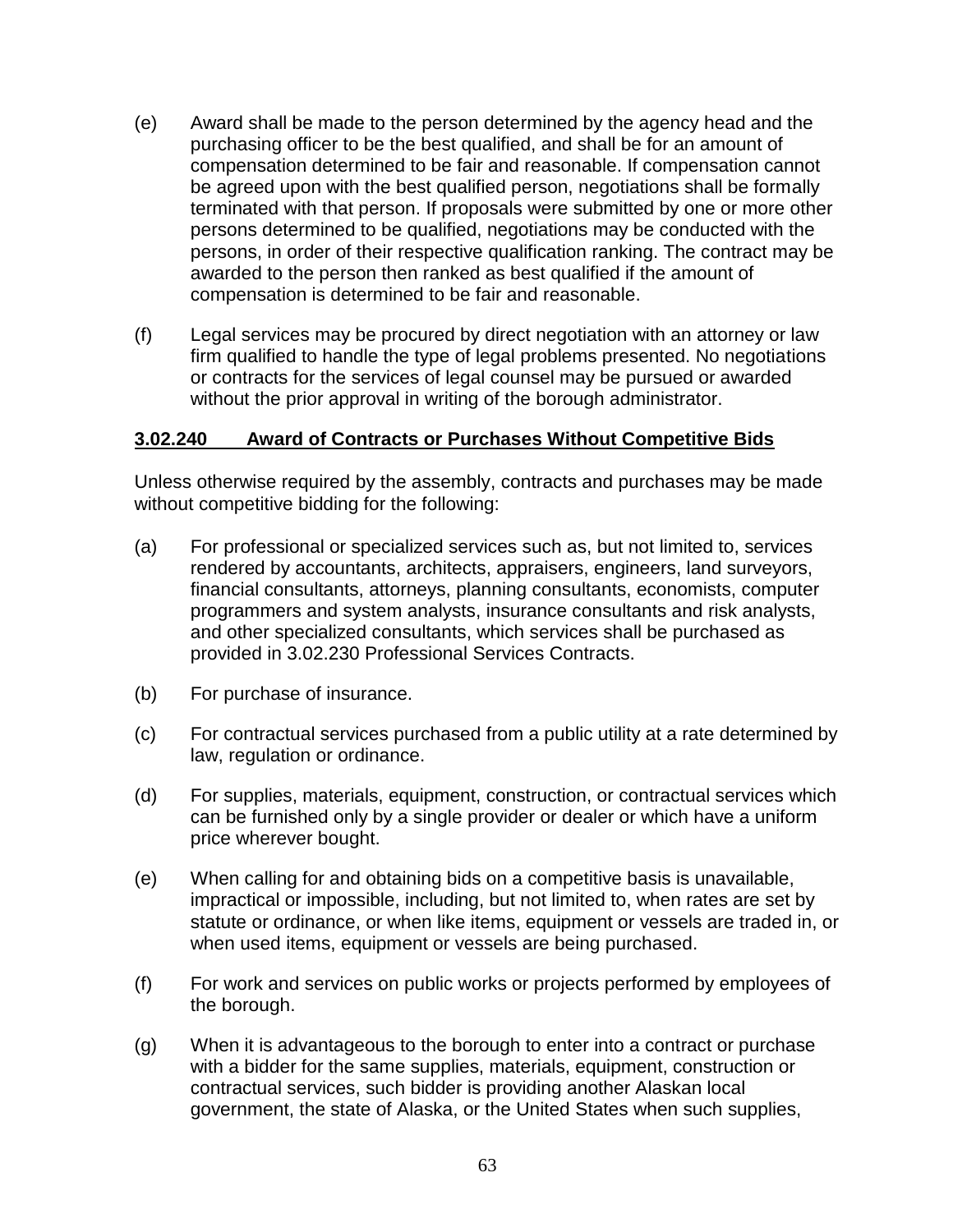materials, equipment, construction or contractual services are being provided to the other governmental unit on the basis of formal competitive sealed bids submitted, and when the borough contract is on substantially the same terms as those bid; or to a contract with or through such other governmental unit so that the benefit of the responsible bid accrues to the borough.

- (h) Supplies, materials, equipment, construction or contractual services which must be purchased from a specific source in order to prevent incompatibility with previously purchased supplies, materials, equipment, construction or contractual services. For purposes of this paragraph, the term "incompatibility" is defined as the inability to (1) interconnect, combine, interchange or join; or (2) that which causes or necessitates maintenance expertise or training where such acquisition would result in substantial duplication. Any purchase which is to be excluded from competitive bidding by the authority of this paragraph which exceeds one hundred thousand dollars (\$100,000) must be first approved by the assembly.
- (i) When competitive procedures have been followed but only one bid is received or no bids are received. In such a case, the borough administrator may proceed to negotiate with the single bidder as to price, scope of work or other terms or conditions or, if no bids were received, to have the supplies, materials, equipment, construction or contractual services purchased or performed without further competitive bidding or quotation.
- (j) For high technology procurements including, but not limited to, computer systems, provided such purchases are made in accordance with 3.02.230, Professional Services Contracts.

### **3.02.250 Bonds**

- (a) The purchasing officer may require that persons submitting bids pursuant to this chapter accompany their bids with a bid bond in an amount and in a form acceptable to the purchasing officer. The bond shall be issued by a company qualified by law to do business as a surety in the state of Alaska, or shall be in the form of a cashier's check or cash deposit. A condition of the bond shall be that if the bidder receives the award, the bidder shall enter into a contract with the borough.
- (b) If a requirement for a performance and payment bond is included in the terms of the invitation to bid, the purchasing officer may require that any person awarded a borough contract furnish a performance and payment bond, issued by a company qualified to do business as a surety in the state. The bond shall be in an amount determined by the purchasing officer and in a form approved by the borough attorney. The bonds shall, at a minimum, guarantee the full and faithful performance of all contract obligations and the payment of all labor and materials to be used under the contract.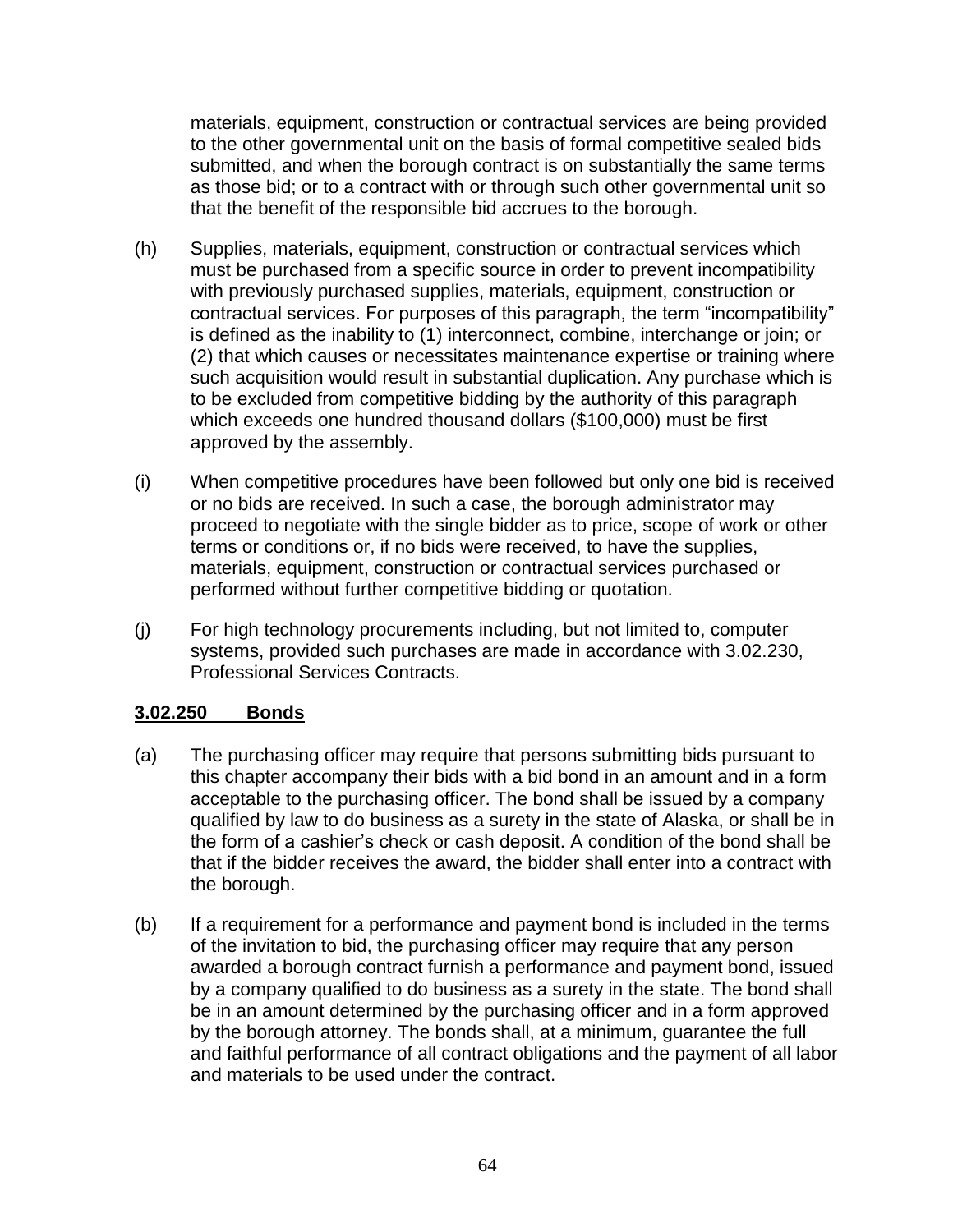(c) The borough administrator may grant an exemption from bonds pursuant to AS 36.25.025.

# **3.02.260 Waiver of Formal Bidding Procedures**

- (a) The borough administrator may waive, in writing, some or all of the formal bidding procedures of this chapter when there is not sufficient time to comply with the waived requirements, or the best interests of the borough shall be served by the waiver.
- (b) All contracts for which formal procedures are waived under this section shall be reported to the assembly. The report shall contain the information described in this chapter and shall state the reason for proceeding under this section.

# **3.02.270 Appeals**

- (a) *Bids.* Within five (5) days (Saturdays, Sundays and borough holidays excluded) of issuance of a notice of award or a notice of intent to award, an unsuccessful bidder may appeal a bid award to the assembly by delivering a written protest to the borough clerk.
- (b) *Requests for proposals.* Within five (5) days (Saturdays, Sundays and borough holidays excluded) of issuance of a notice of award or a notice of intent to award, an unsuccessful proposer may appeal a proposal award to the assembly by delivering a written protest to the borough clerk.
- (c) *Deposit Required.* A written protest under (a) and (b) must be delivered along with an appeal deposit of five (5) percent of the low bid or proposal cost, with a minimum of two thousand five hundred dollars (\$2,500.00). If the protest is upheld by the assembly the deposit will be returned. If the protest is rejected, the deposit will be forfeited to the borough.
- (d) *Protests.* A protest under (a) or (b) of this section must state which provision of the Aleutian East Borough Code is alleged to have been violated or misapplied by the proposed award. The protest must state the basis for the protest, explaining how the conduct described establishes that an error has occurred. It must also include copies of any documents or other information which the protesting party believes shows that an error has been made.
- (e) *Effect of Protest.* If a timely protest is filed, the award will be suspended until the assembly has met and issued a decision. Any award which is timely protested must be confirmed by approval or rejection of the award by the assembly after the appeal is decided.

# **3.02.280 Assembly Report**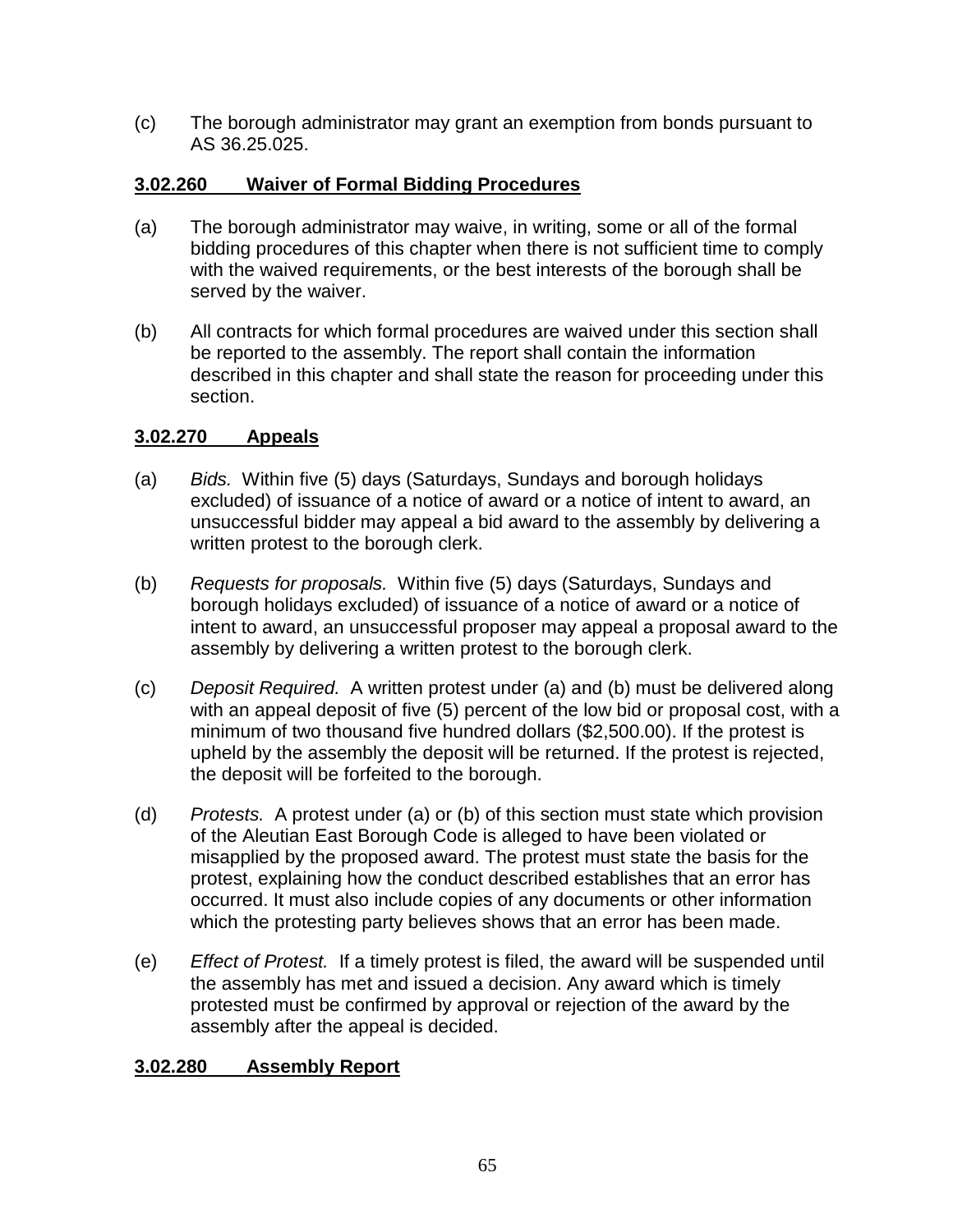- (a) In a contract for the purchase of any supplies, services, professional services or construction, if the borough administrator waives formal bidding procedures or if the contract is awarded to other than the low bidder, a report on the procurement contract shall be made to the assembly no later than the next regular meeting following the award of the contract.
- (b) A report to the assembly shall include;
	- (1) The identity of the contractor;
	- (2) The contract price;
	- (3) The nature and quantity of the performance that the borough shall receive under the contract;
	- (4) The using agency;
	- (5) The time for performance under the contract; and
	- (6) A description of the waiver, emergency or other procedure followed.

# **3.02.290 Intergovernment Contracts**

Notwithstanding the other provisions of this chapter, the borough may enter into procurement agreements with the federal, state or other municipal governments when it is in the best interest of the borough to do so.

# **3.02.300 Borough Preference Policy**

It is the policy of the borough to give preference to local residents, workers, businesses, contractors, producers and dealers to the extent consistent with the law and interests of the public.

# **3.02.310 Contracts; Employment Preferences**

In the performance of contracts awarded by the borough for construction, repairs, preliminary surveys, and engineering studies for maintenance work,95 percent of residents shall be employed where the residents are available and qualified. If ten or fewer persons are employed under the contract, then 90 percent of residents shall be employed where available and qualified. In all cases of public works projects, preference shall be given to residents of the borough and of the state to the extent authorized by law.

# **3.02.320 Refund for Local Hire**

(a) Where the entire funding for a project is obtained from borough property tax revenues, the borough administrator shall, for all contracts awarded under the formal competitive bidding procedures in this chapter, on the contractor's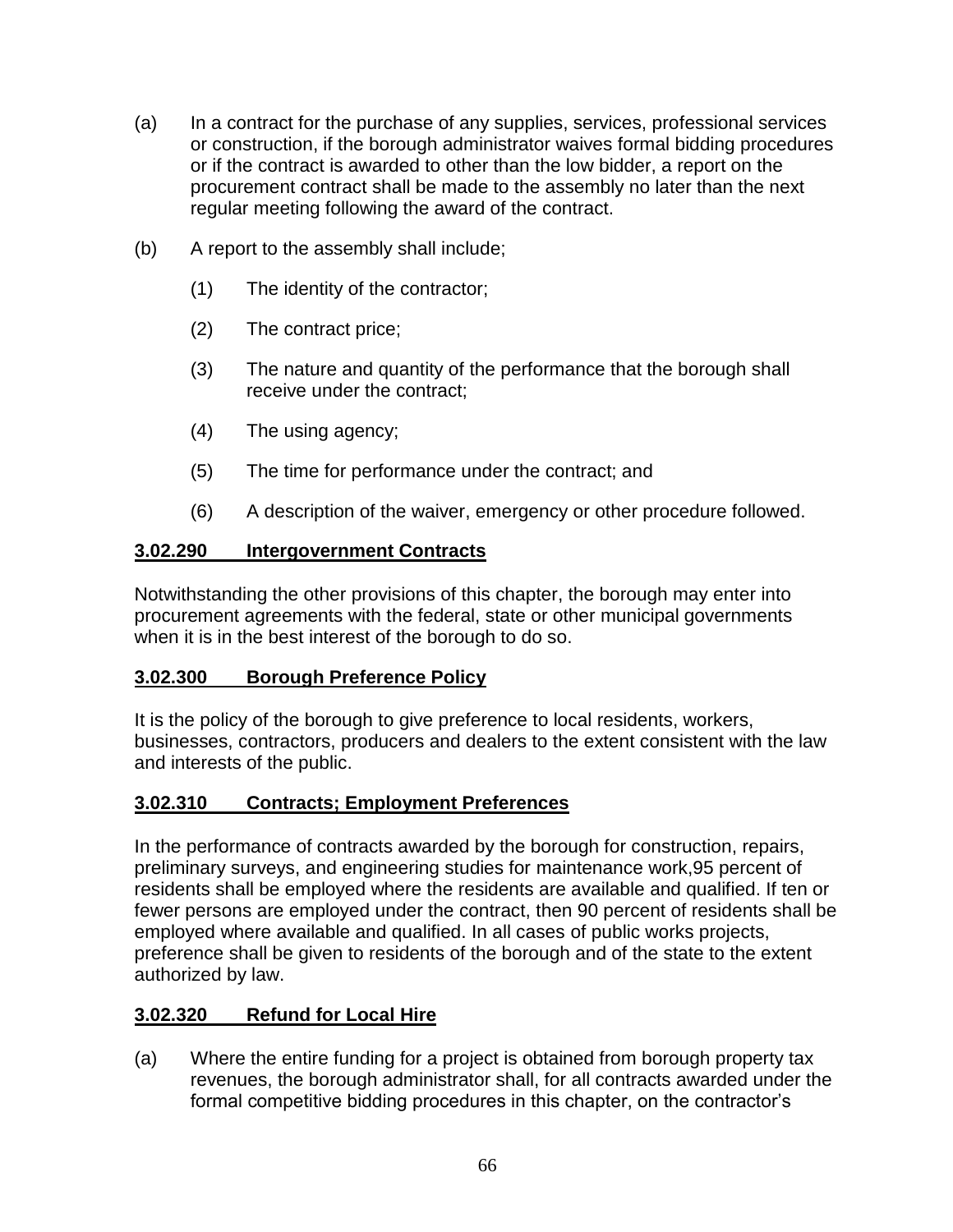request, refund to the contractor 5 percent of the cost of salary paid by the contractor directly or through the subcontractors to residents of the borough, who were directly employed on the project for which the referenced contract applies.

- (b) Refunds may be requested at the same time as periodic payments, if any, are authorized under the contract. The contractor shall detail all employee costs for which refunds are requested and shall submit supporting documentation as required by the finance director.
- (c) In this section, "bona fide borough residents" means an employee of the contractor, who during the time the employee performed services to the contractor in connection with performance of the contract work was a registered voter in the Aleutians East Borough, or was, by virtue of the employee's residency, qualified to become a registered voter of the Aleutians East Borough during that time.

### **3.02.330 General Provisions**

- (a) The assembly may appropriate funds to nonprofit service organizations. Any funds appropriate to nonprofit service organizations shall be expended only for a public purpose permitted by Article IX, Section 6 of the constitution of the state of Alaska, and pursuant to a power granted to or assumed by the borough. The organization shall be a nonprofit corporation organized under the laws of the state, whose purpose is:
	- (1) To foster the general community welfare of the borough; and
	- (2) To serve as a funding agency, the primary purpose of which is to channel money or services to other nonprofit service organizations whose purpose is to foster the general community welfare.
- (b) If the organization is a funding agency for other organizations it shall be specifically found to:
	- (1) Have established fair and objective guidelines approved by the assembly for the disbursement of funds to other nonprofit service organizations;
	- (2) Follow a policy of forwarding funds or services only to those nonprofit service organizations which provide services designed for the benefit of the residents of the borough.
- (c) To qualify for an appropriation, an organization shall ensure that it:
	- (1) Is organized to meet a certain need within the community;
	- (2) Has a program designed to meet that specific need;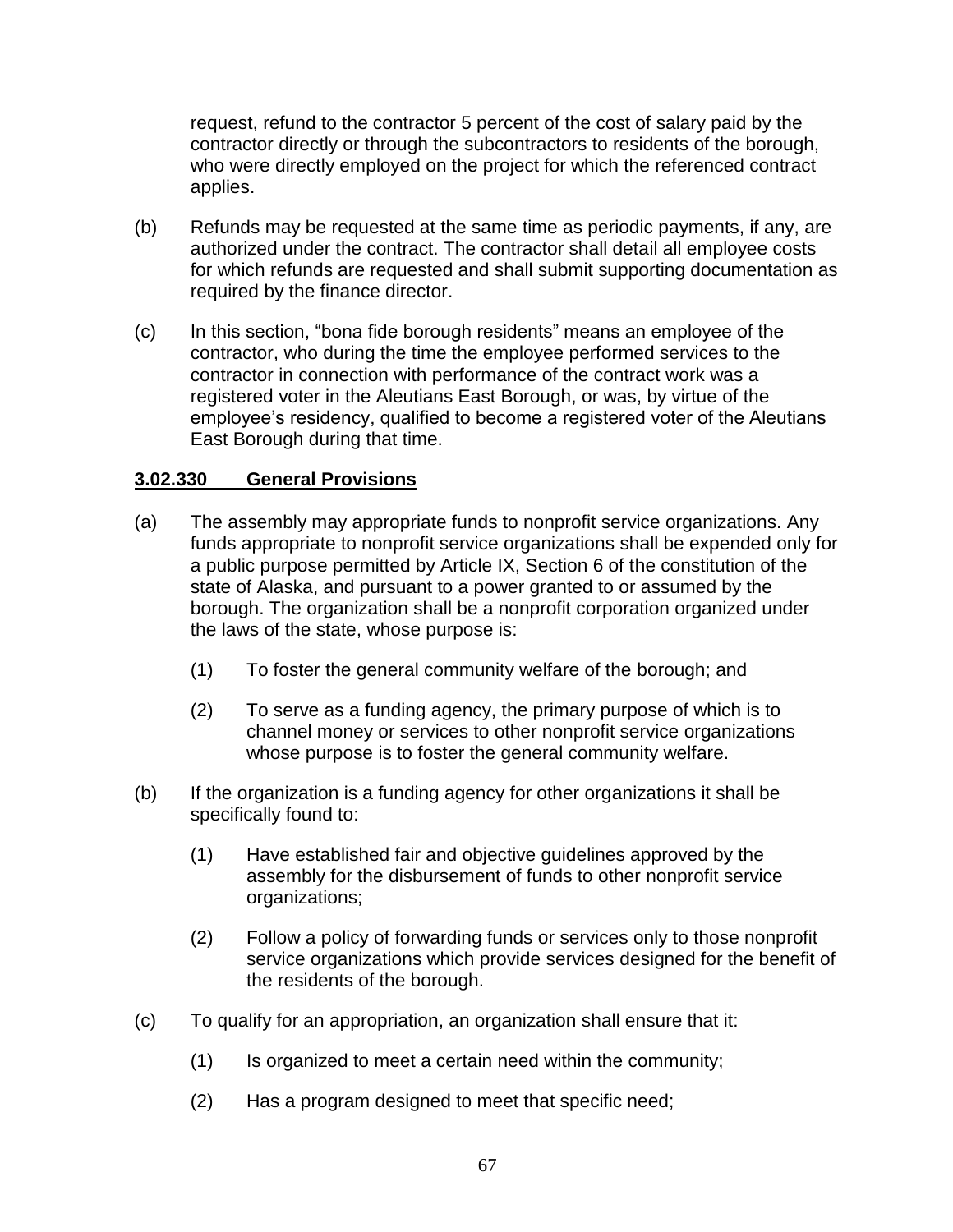- (3) Is the best qualified organization within the community to meet the identified need;
- (4) Has provided a functional work program, has a responsible organizational structure, and, in the case of previously existing organizations, can demonstrate a record of financial responsibility; and
- (5) Has the capacity and willingness to account for moneys to establish that all moneys spent are spent only for the public purpose designated by the assembly and only pursuant to a power granted to or assumed by the municipality.
- (d) Funds which have been appropriated by the assembly to nonprofit organizations for the benefit and welfare of the public shall be controlled by regulations proposed by the administrator. Funds appropriated to nonprofit service organizations shall be subject in all cases to audit by the borough, and for nonprofit organizations which require independent financial audits, a copy of the audits shall be furnished to the borough.

# **3.02.340 Definitions**

- (a) For the purpose of this article, the following definitions shall apply unless the context clearly indicates or requires a different meaning.
	- (1) "Grant" means the furnishing by the state and federal government of financial or other assistance to the borough to implement a project or program authorized by law, excluding revenue-sharing programs, required compliance with terms and conditions under a grant agreement.
	- (2) "Grant agreement" means the contract document including, but not limited to, rules, regulations and laws pertaining to the grant, between the borough and the granting agency.
	- (3) "Grantee" means the Aleutians East Borough.
	- (4) "Granting agency" means the state and federal department administering the grant.
	- (5) "Grantor" means the state and federal government agency offering the grant to the grantee.

### **3.02.350 General Provisions**

(a) The assembly shall appropriate funds and accept grant offers from state and federal granting agencies.